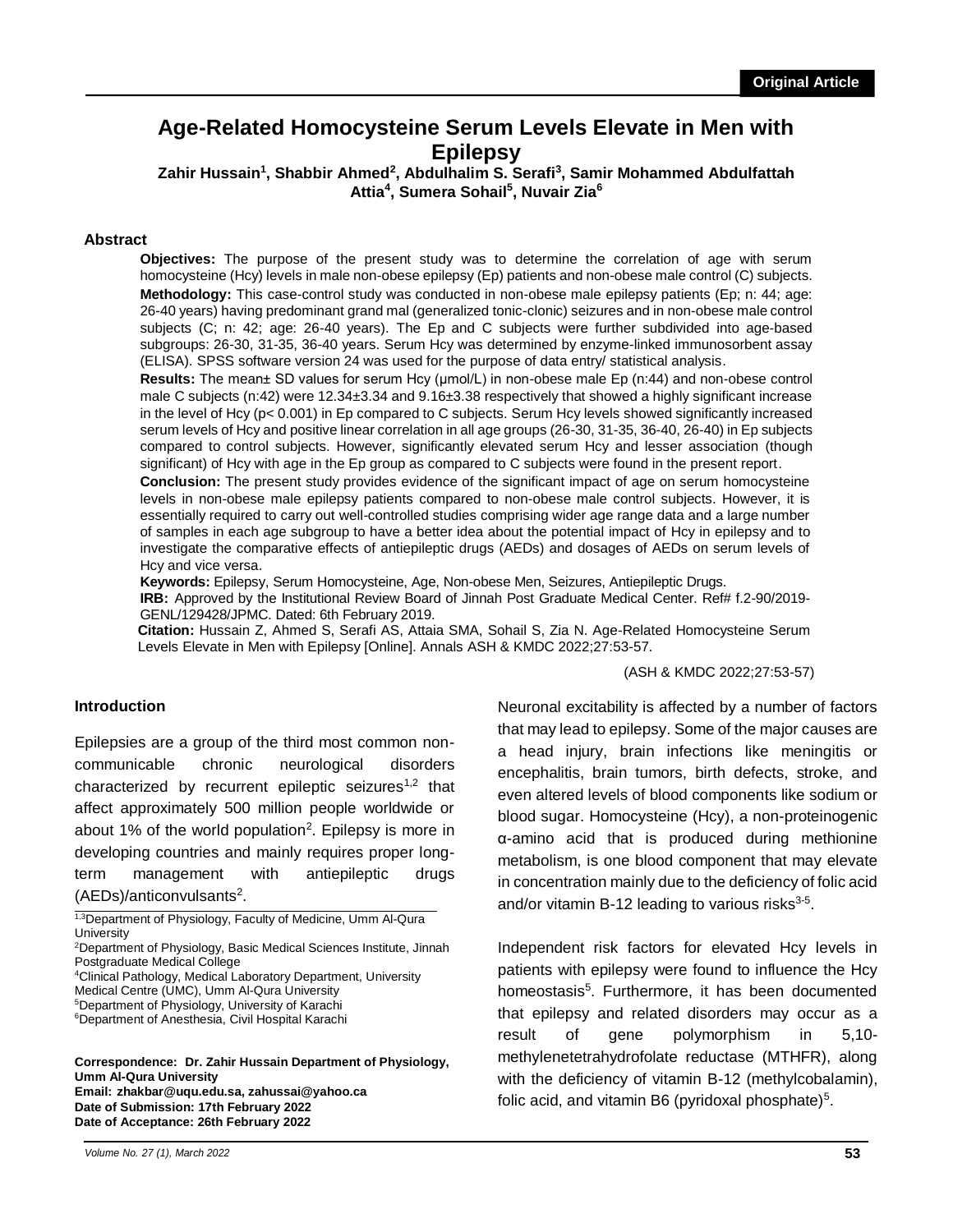Association between hyperhomocysteinemia and epilepsy was found, and it was revealed that an increase in Hcy level is essentially associated with low folate levels $6,7$ . . However, some of the electrophysiological investigations did not confirm the role of elevated Hcy levels in epilepsy $8$ .

Several of our studies $3,4,9,10$  convinced us to view the free Hcy for therapeutic considerations<sup>3</sup>. The free Hcy might be more harmful than the protein-bound Hcy3, though few studies have distinguished between the two forms of Hcy. Epilepsies showing a variety of alterations, including elevated levels of  $Hcy<sup>11</sup>$  and related disorders, are treated by long-term AEDs<sup>12</sup>. Some of those, e.g., phenytoin (PHT) and carbamazepine that are enzyme-inducing AEDs, may cause disorders with elevated blood levels of  $Hcy^{12}$ . However, a case-control study in patients with epilepsy receiving PHT does not confirm considerable elevated Hcy levels<sup>13</sup>. Hyperhomocysteinemia is also demonstrated in patients with epilepsy treated with anticonvulsant drugs. But it is still not fully known how significant is this relationship between hyperhomocysteinemia and epilepsy or AEDs<sup>14</sup>.

Another AED levetiracetam does not cause considerable change in the levels of Hcy, though used with high dosages for long-term treatment<sup>11,12</sup>. It has further been found that sodium valproate, oxcarbazepine, and levetiracetam are all effective as the first-line choice for the treatment of epilepsy, though levetiracetam and oxcarbazepine showed a lower incidence of adverse effects and did not increase blood  $Hcy<sup>12</sup>$ .

No age-based change in Hcy levels could be found except after age 50 years<sup>15</sup>. However, other studies found an increase in Hcy levels with an increase in age<sup>16,17</sup>. Hence, further, well-controlled studies must be conducted to clarify the precise role of homocysteine with aging in control and epilepsy subjects.

Given controversial results in the literature, we planned to conduct the present study for elaborating the role of serum Hcy in healthy control and epilepsy subjects.

## **Material and Methods**

The study was conducted in the Physiology Department of Basic Medical Sciences Institute (BMSI) of Jinnah Post-graduate Medical Centre (JPMC) Karachi with the collaboration of the Neurology Department of JPMC, from May 03, 2019, to Aug 22, 2019. The Subjects under consultation in the present study were nonsmokers and without diabetes, ischemic stroke, and cardiovascular or other diseases. The group of nonobese male epilepsy patients (Ep; n: 44; age: 26-40 years) with normal range body mass index (BMI) studied for the present report were those having predominant grand mal (generalized tonic-clonic) seizures, with seizure frequency in the range of 1-3 seizures per month, mild severity of seizure occurrence, and the duration of illness not more than two years. Furthermore, the subjects in the Ep group used lower dosages of AEDs. The second group of control subjects (C) selected from the normal healthy volunteers comprised age-matched adult non-obese male subjects (n: 42; age: 26-40 years) with normal range BMI.

The data of the subjects/ patients was recorded in a Questionnaire including age, body weight and height, body temperature, education level, habits, nutrition, and detailed history and previously used medication and other important information. However, the subjects were well informed about the present research study, and their willingness/ consent was taken. Only those subjects/ patients were taken in the study who were willing to participate. Blood serum was collected and stored for laboratory analysis. Determination of serum Hcy (μmol/L) was carried out by enzyme-linked immunosorbent assay (ELISA) for studying the agebased Hcy changes in patients with epilepsy. Previously published report3 was followed for laboratory methods, and the results were analyzed/ compared statistically employing general biostatistical concepts<sup>18</sup>. Inter-assay variations and intra-assay variations for the ELISA method were 11% and 9%, respectively.

The mean  $\pm$  SD, students t-test, and p-value were used by comparing two variables, and the strength of correlation was obtained. The SPSS software version 24 was used for the purpose of data entry/ statistical analysis.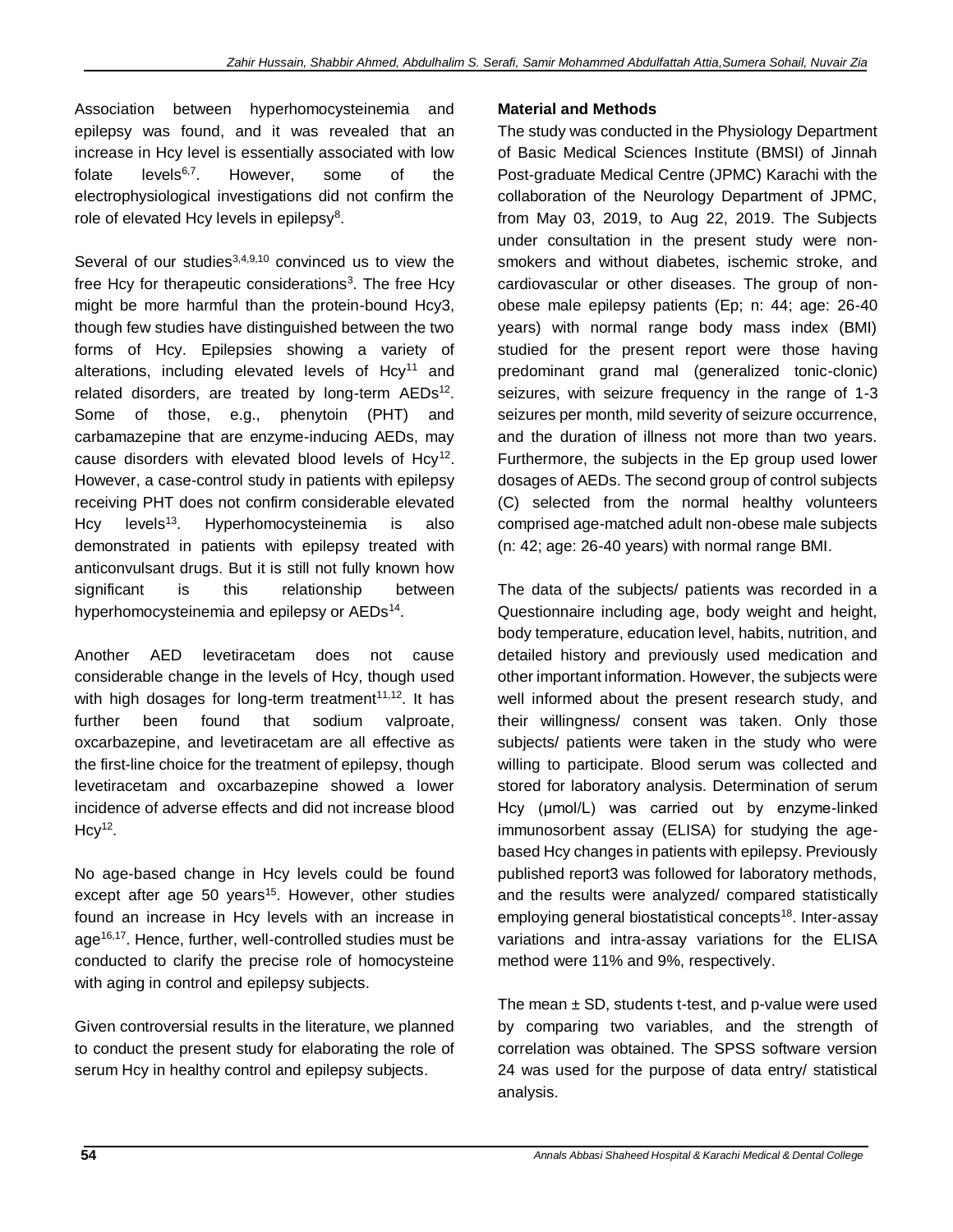Regression was used to find the cause-and-effect relation existing between two variables by applying the relevant equations. Analysis of the coefficient of determination (r2) was used to find the correlation between two variables.

### **Results**

The mean± SD results for serum Hcy (μmol/L) in male non-obese Ep group (n:44) and male non-obese C subjects group (n:42) were 12.34±3.34 and 9.16±3.38 respectively with their corresponding age (years; age range:26-40; mean± SD for Ep vs. C: 33.23± 4.54

vs.33.36± 4.55) respectively (Table 1). This showed a highly significant elevation of Hcy in Ep compared to C subjects, whereas the age of both groups did not differ significantly (p>0.05).

Serum Hcy levels for individual age range subgroups are given in Table 1, which shows significantly increased serum levels of Hcy in all age groups (26-30, 31-35, 36-40, 26-40) in Ep subjects compared to control subjects. Age in all sub-groups of Ep and control subjects did not differ significantly (p>0.05) (Table 1).

**Table 1:** Age-based comparison of serum Hcy in men with epilepsy and control subjects.

|            | Hcy serum levels (umol/L)                 |          |             |         |             |           |             |            |  |
|------------|-------------------------------------------|----------|-------------|---------|-------------|-----------|-------------|------------|--|
|            | 26-30 years                               |          | 31-35 years |         | 36-40 years |           | 26-40 years |            |  |
|            | Ep                                        | С        | Ep          | С       | Ep          | С         | Ep          | C          |  |
|            | n:15                                      | n:14     | n:14        | n:13    | n:15        | n:15      | n:44        | n:42       |  |
| Comparison | $10.45+$                                  | $6.98 +$ | $12.67+$    | $9.60+$ | $13.92+$    | $10.81 +$ | $12.34 \pm$ | $9.16 \pm$ |  |
|            | 2.65                                      | 2.96     | 3.21        | 3.21    | 3.32        | 2.92      | 3.34        | 3.38       |  |
| *P-value   | 0.0025                                    |          | 0.0202      |         | 0.0110      |           | 0.0001      |            |  |
| $-1$       | $\sim$ $\sim$<br>$\overline{\phantom{0}}$ |          | . .<br>.    |         |             |           | .           |            |  |

 \*Values are mean±SD, Hcy: homocysteine, Ep: epilepsy subjects, C: control subjects, n: number of subjects/ samples, \*two-tailed p-value analyzed by unpaired t-test.

| Table 2: Age-based comparison of serum Hcy in men with epilepsy and control subjects. |  |  |  |
|---------------------------------------------------------------------------------------|--|--|--|
|---------------------------------------------------------------------------------------|--|--|--|

| Subject groups | Correlation* of age (years) and serum Hcy (µmol/L) in various age range groups |                  |                 |                  |  |  |  |
|----------------|--------------------------------------------------------------------------------|------------------|-----------------|------------------|--|--|--|
|                | 26-30                                                                          | 31-35            | $36-40$         | 26-40            |  |  |  |
| Epilepsy (Ep)  | $0.587*$ (n:15)                                                                | $0.652*$ (n:14)  | $0.672*$ (n:15) | $0.403**$ (n:44) |  |  |  |
| Control (C)    | $0.740**$ (n:14)                                                               | $0.848**$ (n:13) | $0.590*$ (n:15) | $0.475**$ (n:42) |  |  |  |

\*Coefficient of determination (r2), n: number of subjects/ samples, n: number of subjects/ samples, #: p<0.001, ##: p<0.0001

Results for age of subjects against serum Hcy levels gave the values of coefficient of determination (r2). Both Ep and C subjects showed highly significant positive linear correlation (Table 2). It was found that C subjects have higher level of correlation (p<0.0001) in most of the groups compared to Ep subjects. However, the results of whole data (age: 26-40 year) indicated quite similar level of correlation (p<0.0001) in Ep and C subjects.

### **Discussion**

The results obtained in the present study for the elevated Hcy serum levels in non-obese men with epilepsy are similar to a report wherein a group of patients had seizures and increased serum levels of Hcy<sup>19</sup>. Another report also confirms the association between hyperhomocysteinemia and epilepsy, and it was suggested that an increase in Hcy level is

essentially associated with low folate levels<sup>6</sup>. It was revealed that seizures could not be controlled effectively if the Hcy serum level elevates too much<sup>20</sup>. In this perspective, our present study confirms the relationship of increased serum homocysteine in epilepsy patients suggested previously $^{21}$ .

Furthermore, the present study confirms whether the increased level of serum Hcy in patients with epilepsy has a link with the pathogenesis of seizures or has a link with the effects of AEDs, and provides evidence that an increase in serum Hcy and hence, decrease in serum folic acid may lead to seizure occurrence in patients with epilepsy<sup>22</sup>.

There are studies that do not confirm the association we obtained in the present report<sup>8,13</sup>, and some of the electrophysiological investigations also do not show an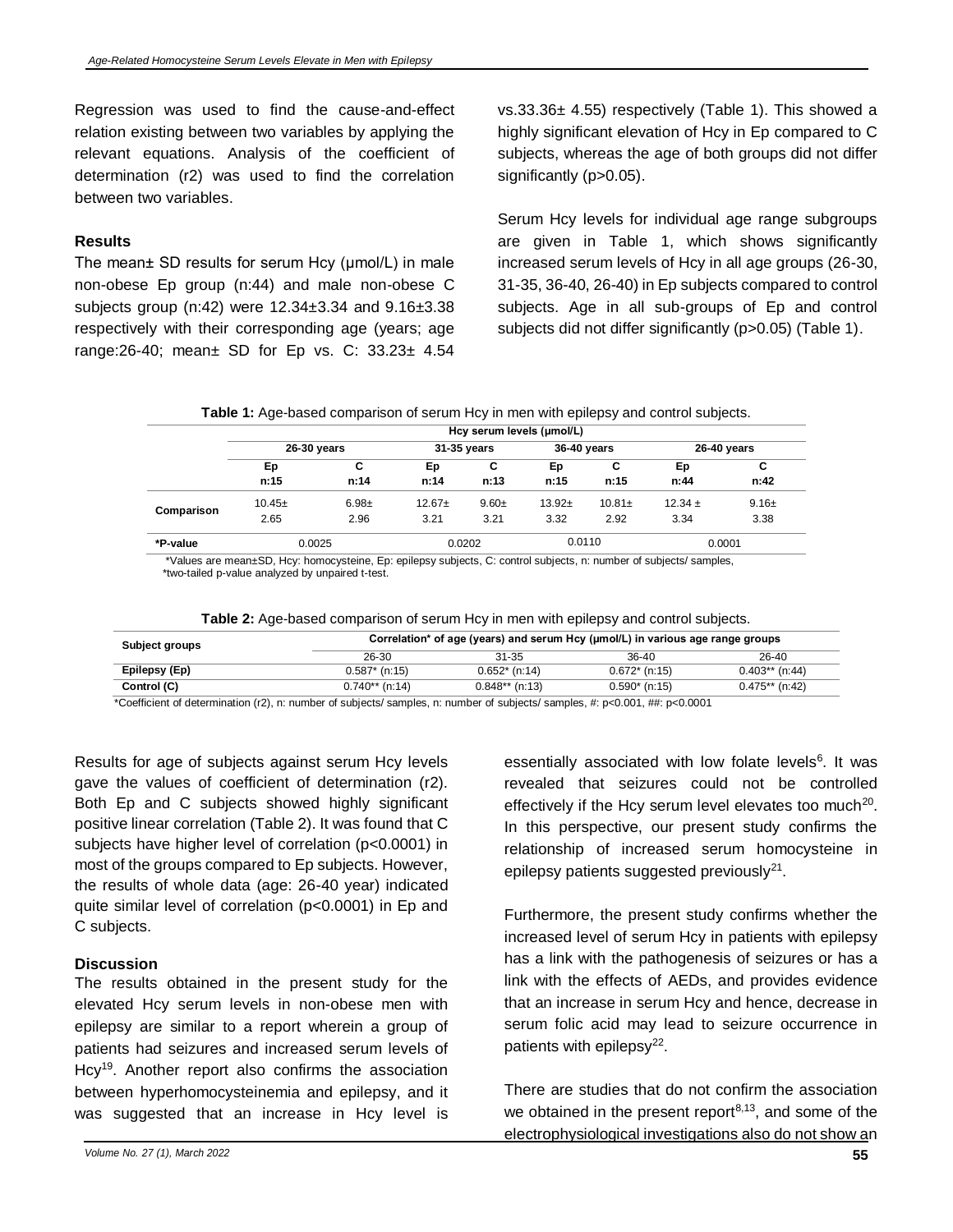increase in the prevalence of interictal epileptiform discharges in seizure-free and asymptomatic subjects with methylenetetrahydrofolate reductase (MTHFR) C677T and A1298C polymorphisms related to epilepsy development, and no change in Hcy levels was obtained<sup>8</sup>.

However, there is evidence that shows serum Hcy in epilepsy patients significantly higher than those in the control subjects and that Hcy may be recommended as a biomarker for distinguishing the etiology of epilepsy and may serve in some specific way for clinical diagnosis and treatment<sup>7</sup>.

Significantly elevated serum Hcy and lesser association (though significant) of Hcy with age in the Ep group as compared to C subjects were found in the present report. The less association of Hcy with age in the Ep group might be the effect of antiepileptic drugs (AEDs), seizures, or both. However, it is still not clearly known whether Hcy levels elevate in response to epilepsy disorders, AEDs, a collective effect, and/ or other factors. Though it has further been found that sodium valproate, oxcarbazepine, and levetiracetam are all effective as the first-line choice for the treatment of epilepsy and that levetiracetam and oxcarbazepine show lower incidence of adverse effects and do not increase blood  $Hcv^{12}$ , it is still confusing to interpret the alterations in Hcy in patients with epilepsy<sup>14</sup>.

The present report is quite interesting since hyperhomocysteinemia has a multifactorial origin involving genetic, pharmacological, nutritional, and pathological factors<sup>3,23</sup>. Effects of MTHFR C677T polymorphisms upon Hcy and folate levels with folic acid intervention and evaluate approaches for overcoming folic acid deficiency, and related symptoms were investigated<sup>22</sup> that help to understand the role Hcy in epilepsy.

Furthermore, in view of the differences in ethnic, dietary, and genetic factors, the data from the West might not be suitable to be applied to the Asian population, and hence, it is not suitable to introduce a definite cut off value for Hcy serum levels as significant without incorporating the larger population analysis with wider age range values<sup>3</sup>. The genetic components of folate and homocysteine variability are providing the way towards understanding optimal folate status in every individual and, consequently, to decrease their risk of developing epilepsy and other diseases $^{24}$ .

There are studies not providing evidence for the increase in serum Hcy that we obtained in our present report. It was found that Hcy levels are higher in males than in females in each age-range of 20 to 30, 30 to 40, 40 to 50, 50 to 60, 60 to 80, and over 80 years, but are not related to age except the occurrence of Hcy increase after age 50 years<sup>14</sup>. Further subgroup analyses suggested that no significant differences were present when grouped by ethnicity and age.

However, other studies confirm our findings in the present report, as it was revealed that the serum levels of Hcy increase by age, and this increasing trend in Hcy levels continues with advancing  $age^{16}$ . A previous study also documented that the levels of Hcy increase with age throughout the whole adulthood<sup>15</sup>.

In view of the mentioned reports, it is essentially required to carry out well-controlled studies comprising wider age range data and a large number of samples in each age subgroup to have a better idea about the potential impact of Hcy in epilepsy. It is also needed further to investigate the comparative effects of AEDs and dosages of AEDs on serum levels of Hcy and vice versa.

## **Conclusion**

The present study provides evidence of the significant impact of age on serum homocysteine levels in nonobese control subjects and non-obese epilepsy patients. However, since the role of Hcy in male nonobese patients with epilepsy has scarcely been studied, further studies will clarify the precise involvement of Hcy in non-obese patients with epilepsy.

## **Conflict of Interest**

Authors have no conflict of interest and no grant/funding from any organization.

### **References**

1. Kobylarek D, Iwanowski P, Lewandowska Z, Limphaibool N, Szafranek S, Labrzycka A et al.